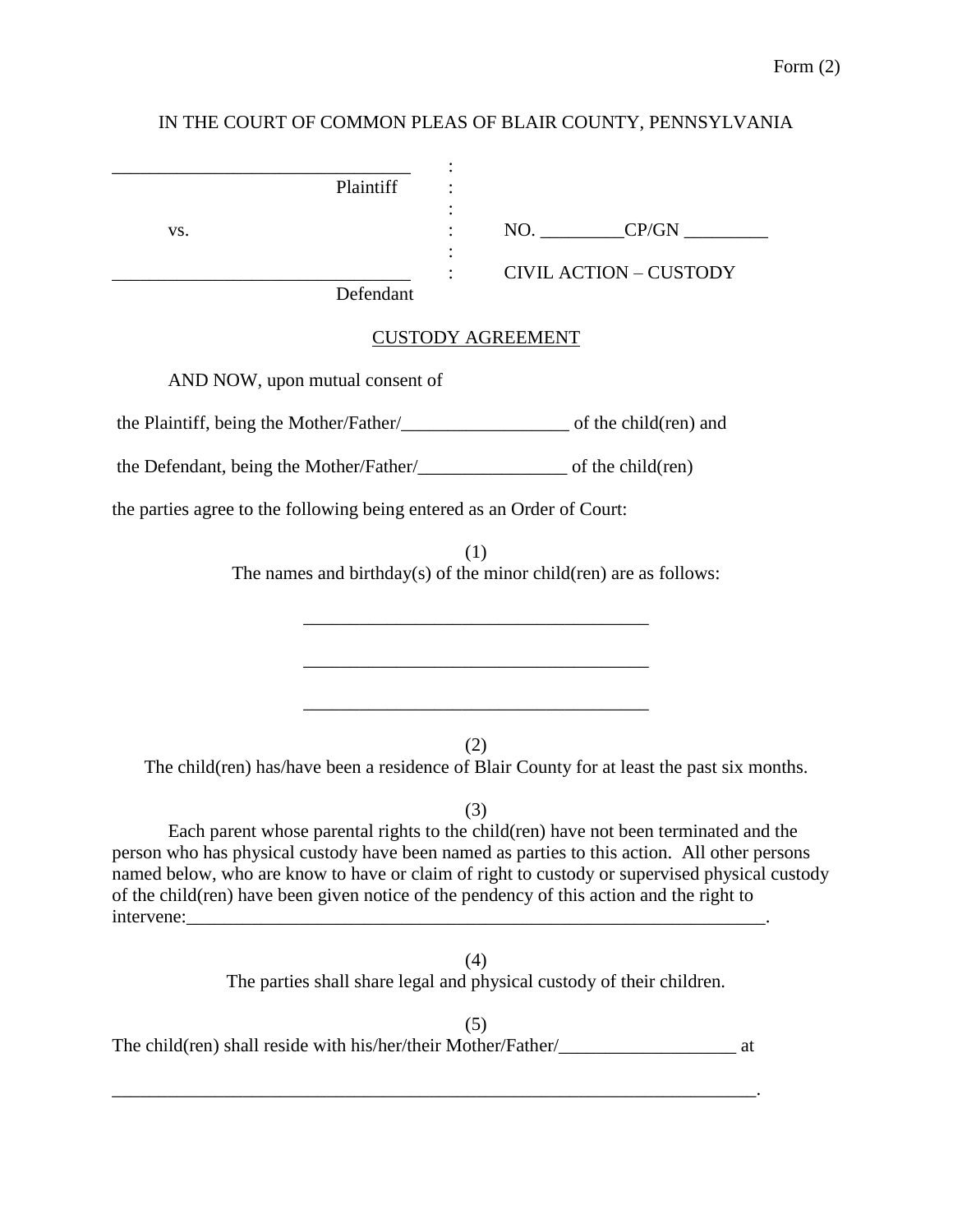$(6)$ Both parties agree that the time arrangements between the Mother/Father with the child(ren) are as follows:

| and the control of the control of the control of the control of the control of the control of the control of the<br><u> 1989 - Johann Stoff, amerikansk politiker (d. 1989)</u> |
|---------------------------------------------------------------------------------------------------------------------------------------------------------------------------------|
|                                                                                                                                                                                 |
|                                                                                                                                                                                 |
|                                                                                                                                                                                 |
|                                                                                                                                                                                 |
|                                                                                                                                                                                 |
|                                                                                                                                                                                 |
|                                                                                                                                                                                 |
| E. Other:                                                                                                                                                                       |
| (7)<br>Transportation for the transfer of custody shall be arranged by: ________________                                                                                        |
| (8)<br>Other provisions agreed upon by the parties include: ____________________________                                                                                        |
|                                                                                                                                                                                 |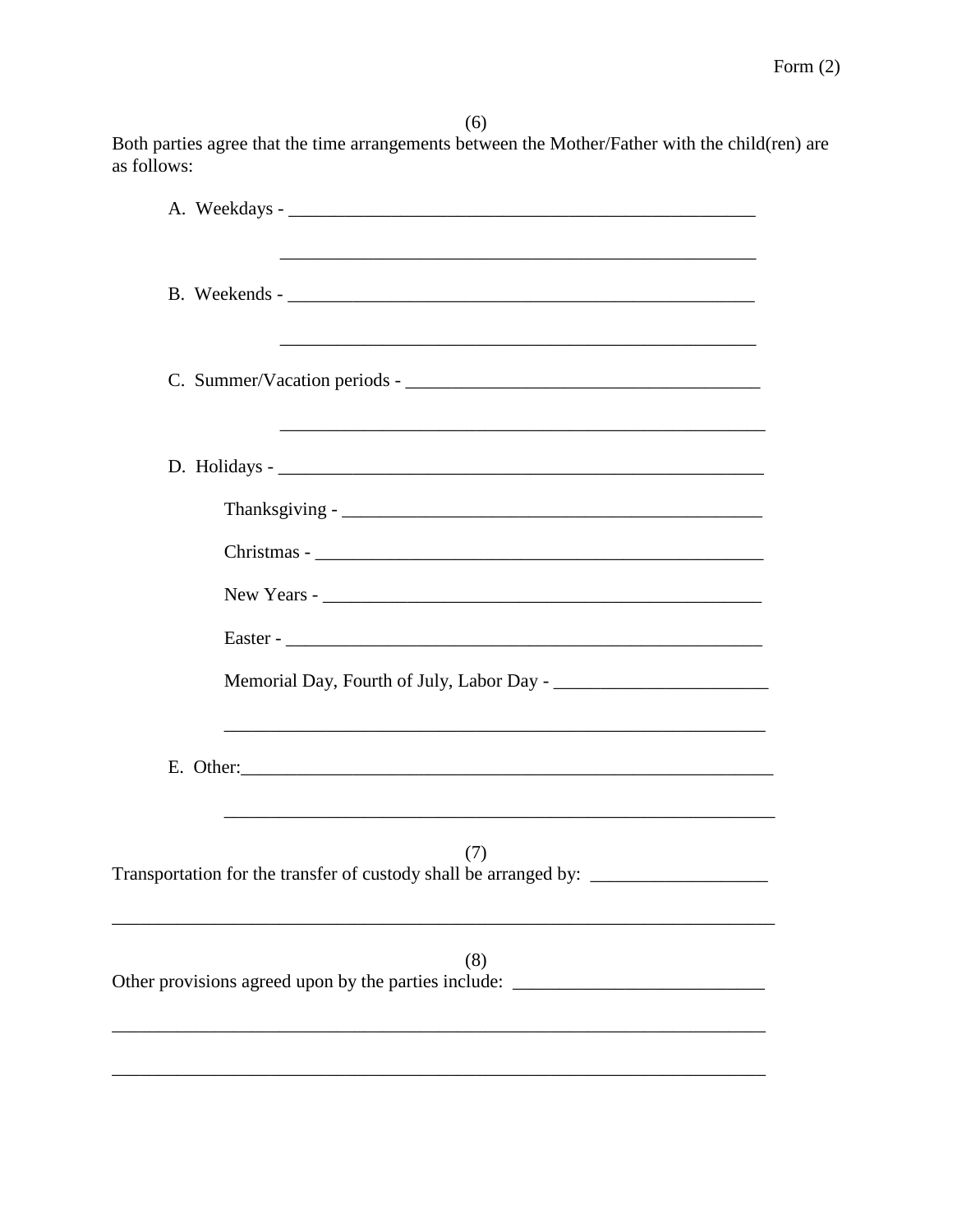# The child(ren) shall be with the Mother on Mother's Day and with the Father on Father's Day.

(10)

## The child(ren)'s birthday will be spent with whatever parent they are scheduled to be with.

#### (11)

Each party shall keep the other informed of their current address and telephone number.

#### (12)

Each party shall keep the other informed of the child(ren)'s health, progress in school, school activities and general welfare and shall consult with the other parent concerning major decisions affecting the child(ren).

Each parent is entitled to receive directly from schools, health care providers or other relevant sources, information concerning their child(ren).

(14)

(13)

Neither party shall engage in any conduct which presents to the child(ren) a negative or hostile view of the other, nor shall they allow any third party to do or say anything that would hamper the natural love and respect of the child(ren) for either parent.

#### (15)

Each parent shall encourage the child(ren) to comply with the parenting agreement and foster in the child(ren) a positive view of the other.

### $(16)$

The parties may decide different time arrangements and make decisions for the child(ren) whenever they mutually agree to do so. Nothing in this agreement is understood to limit or restrict the ability of the parties to mutually agree on alternative parenting arrangements. If for any reason, the parties cannot agree, the terms of this custody agreement will be followed.

#### (17)

# ALL HOLIDAY SCHEDULES SHALL SUPERSEDE ANY OTHER TIME ARRANGEMENTS UNLESS THE PARTIES MUTUALLY AGREE TO DO OTHERWISE.

### (18)

VIOLATION OF THIS ORDER BY ANY PERSON MAY RESULT IN CIVIL AND CRIMINAL PENALTIES, INCLUDING PROSECUTION PURSUANT TO SECTION 2904 OF THE PENNSYLVANIA CRIMES CODE, INTERFERENCE WITH THE CUSTODY OF CHILDREN.

## (19)

Jurisdiction of the child(ren) shall remain with the Court of Common Pleas of Blair County, Pennsylvania, unless or until jurisdiction would change under the Uniform Child Custody Jurisdiction Act.